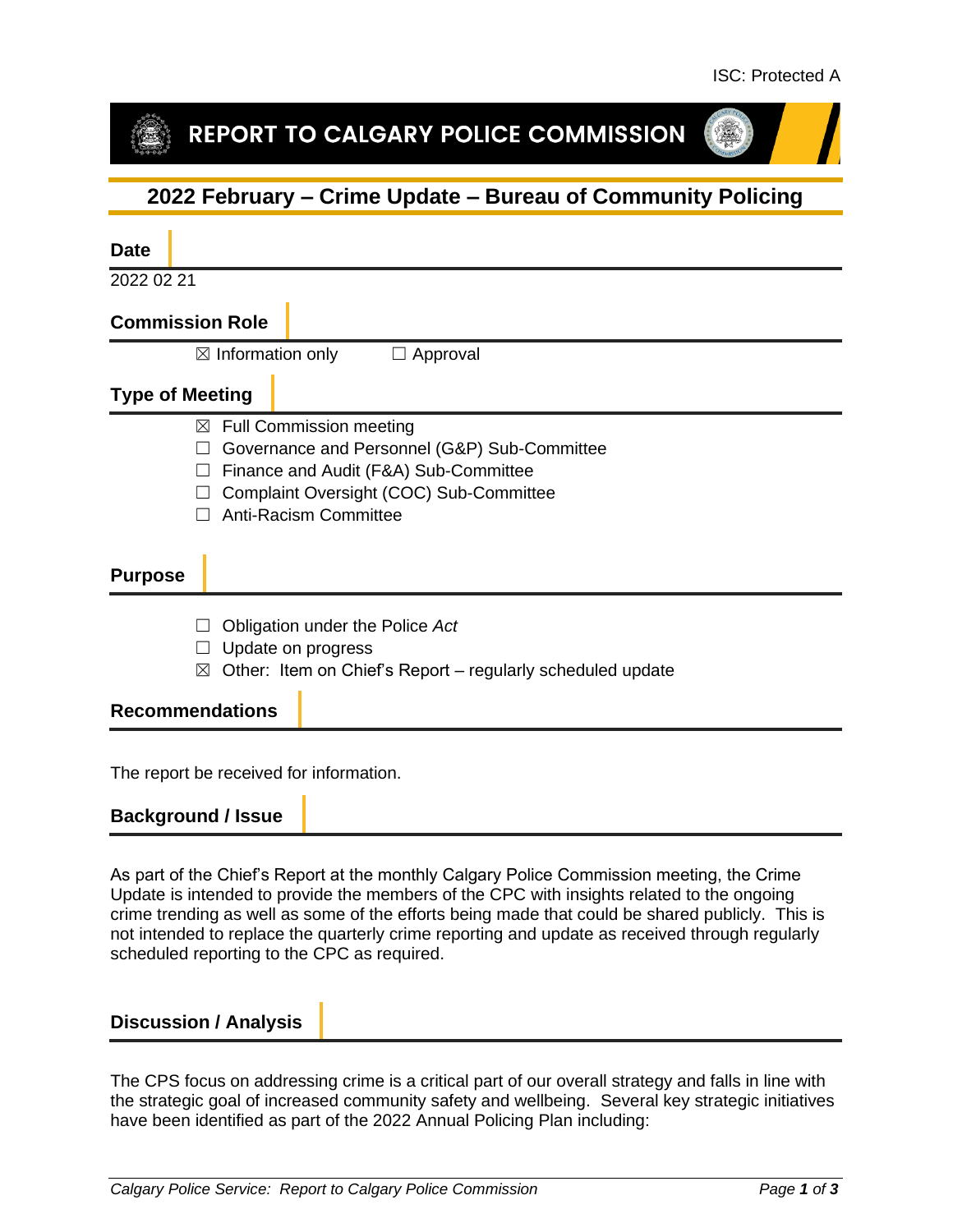- Decreasing violent crime by targeting firearm related violence and robberies
- Decreasing property crime by targeting break and enters and auto theft
- Support vulnerable persons and improve call diversion (this includes Downtown safety)
- Increase road safety
- Increase capacity to support major events

Although these priorities have been identified, the CPS will also be responsive to new and ongoing crime trends that emerge. A summary of the recent efforts will be provided including details pertaining to:

- **Kijiji Buy/Sell Task Force** currently is overseeing 36 files that they have taken over. They continue to advance the investigations and seek judicial authorizations to advance them. Over the past week, two of the cases were cleared by charges and several outstanding warrants executed. Efforts continue to identify links between the offenders responsible for these crimes with the ongoing Pharmacy and Cannabis store retail robberies.
- A number of **Break and Enter Series** were interrupted by following through with offender management strategies including an operation out of District 2 which resulted in the arrest of two prolific Break and Enter offenders estimated to be responsible for up to 30 B&E's.
- **Downtown safety** and efforts over the past month to address supporting the vulnerable and holding offenders accountable around Dermott Baldwin Way. Operation East Side continued to be implemented out of District 1 and involved the engagement of other City departments and social serving agencies. As a result of the initial operation and search warrants executed on four tents, a total of 28 weapons were seized along with 20 grams of fentanyl and 21 grams of methamphetamine. 12 suspects were arrested, totaling 71 criminal charges, in addition to 84 outstanding warrants. On Thursday, Feb. 10, 2022, the Calgary Police Service, and partners came together to remove barriers to access services at the Calgary Drop-In Centre. Since then, the investigation into who was controlling the supply of illicit substances being trafficked by way of violence and intimidation has been ongoing and as a result, two additional people have been arrested and an additional 3 search warrants were executed on a hotel room and two storage lockers. A variety of evidence was seized for further criminal offences including possession for the purposes of trafficking, possession of prohibited weapon, and other weapons and property related offences.
- The success of this operation was due to the collaborative approach including partners at the Calgary Drop-In Centre, the Calgary Homeless Foundation, the Downtown Outreach and Addictions Program (DOAP), and Bylaw. The Calgary Drop-In Centre has reported that as a result of the resource and housing day last week **36 people** were connected with more than **97 services**. This included:
	- o Health services for 15 individuals, six of whom received COVID-19 vaccines, one who began treatment for opioid addiction, and one who was referred to detox.
	- o Twenty-one people who were connected to housing support by way of viewing apartments and/or assistance with applications.
	- o Eight people who received assistance with obtaining identification.